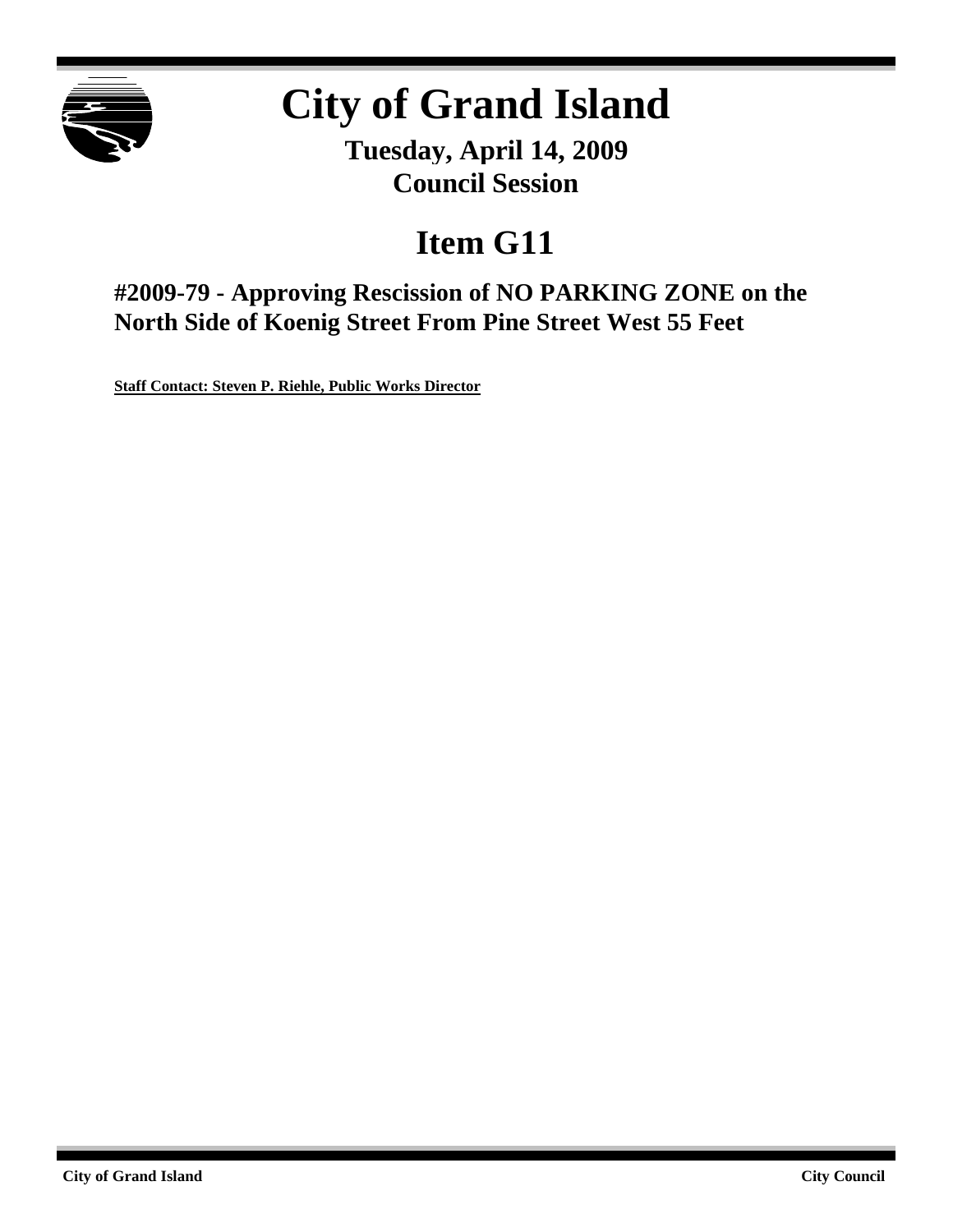### **Council Agenda Memo**

| From:                          | Steven P. Riehle, Public Works Director                                                                       |
|--------------------------------|---------------------------------------------------------------------------------------------------------------|
| <b>Meeting:</b>                | April 14, 2009                                                                                                |
| Subject:                       | Approving Recission of NO PARKING ZONE on the<br>North Side of Koenig Street From Pine Street West 55<br>Feet |
| <b>Item <math>\#</math>'s:</b> | $G-11$                                                                                                        |
| $Presenter(s):$                | Steven P. Riehle, Public Works Director                                                                       |

#### **Background**

Council action is required to rescind a NO PARKING ZONE.

#### **Discussion**

With the sale of the building at 302-304 S Pine Street (Old Fire Station No. 1) the NO PARKING ZONE is no longer needed on the north side of Koenig Street west of Pine Street. This NO PARKING ZONE was originally put in place to make room for a westbound turn onto Koenig Street for the emergency vehicles leaving the fire station.

#### **Alternatives**

It appears that the Council has the following alternatives concerning the issue at hand. The Council may:

- 1. Move to approve
- 2. Refer the issue to a Committee
- 3. Postpone the issue to future date
- 4. Take no action on the issue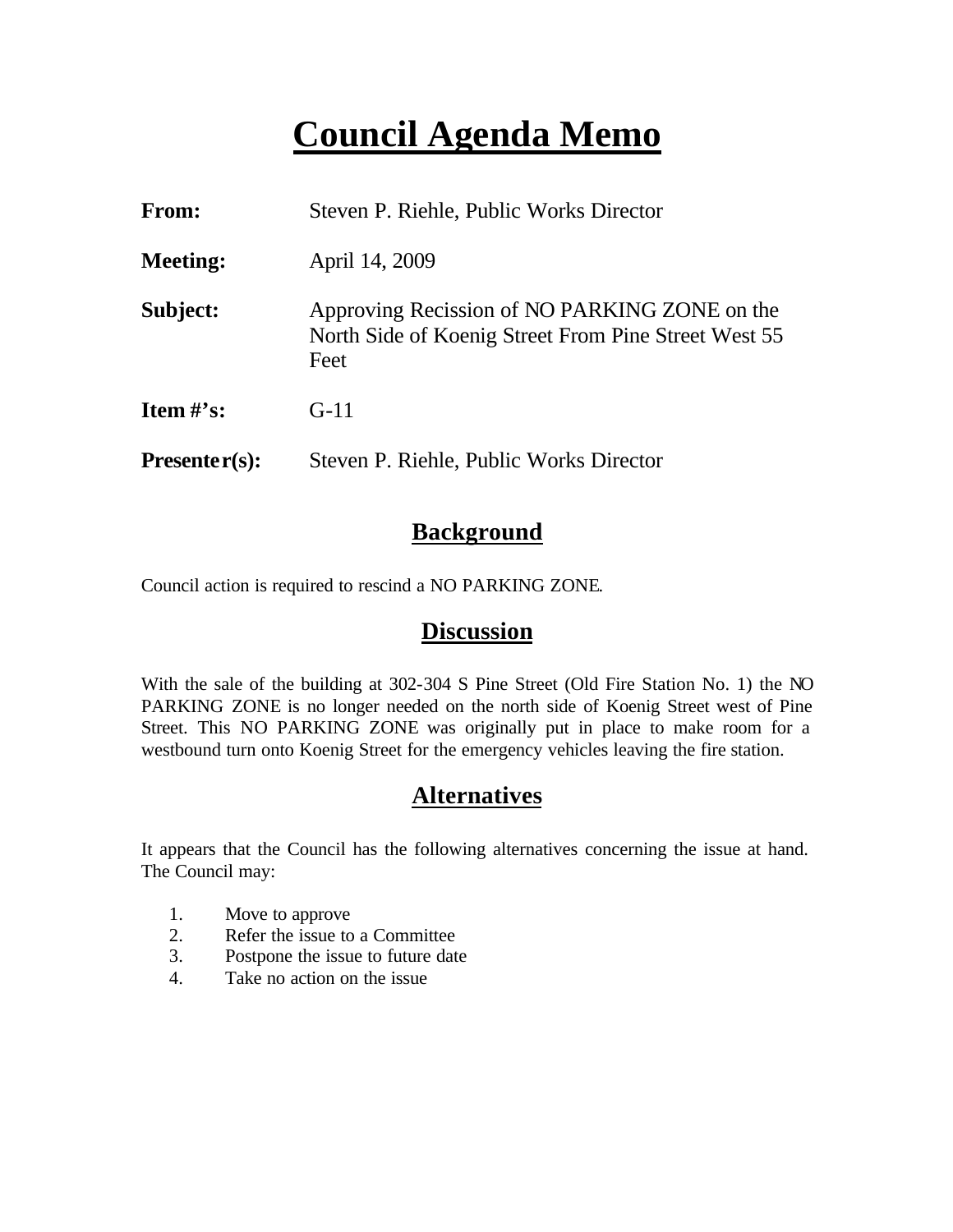#### **Recommendation**

City Administration recommends that the Council approve the rescission of the NO PARKING ZONE along the north side of Koenig Street from the west right-of-way line of Pine Street west for 55 feet.

### **Sample Motion**

Move to approve the rescission of the NO PARKING ZONE along the north side of Koenig Street from the west right-of-way line of Pine Street west for 55 feet.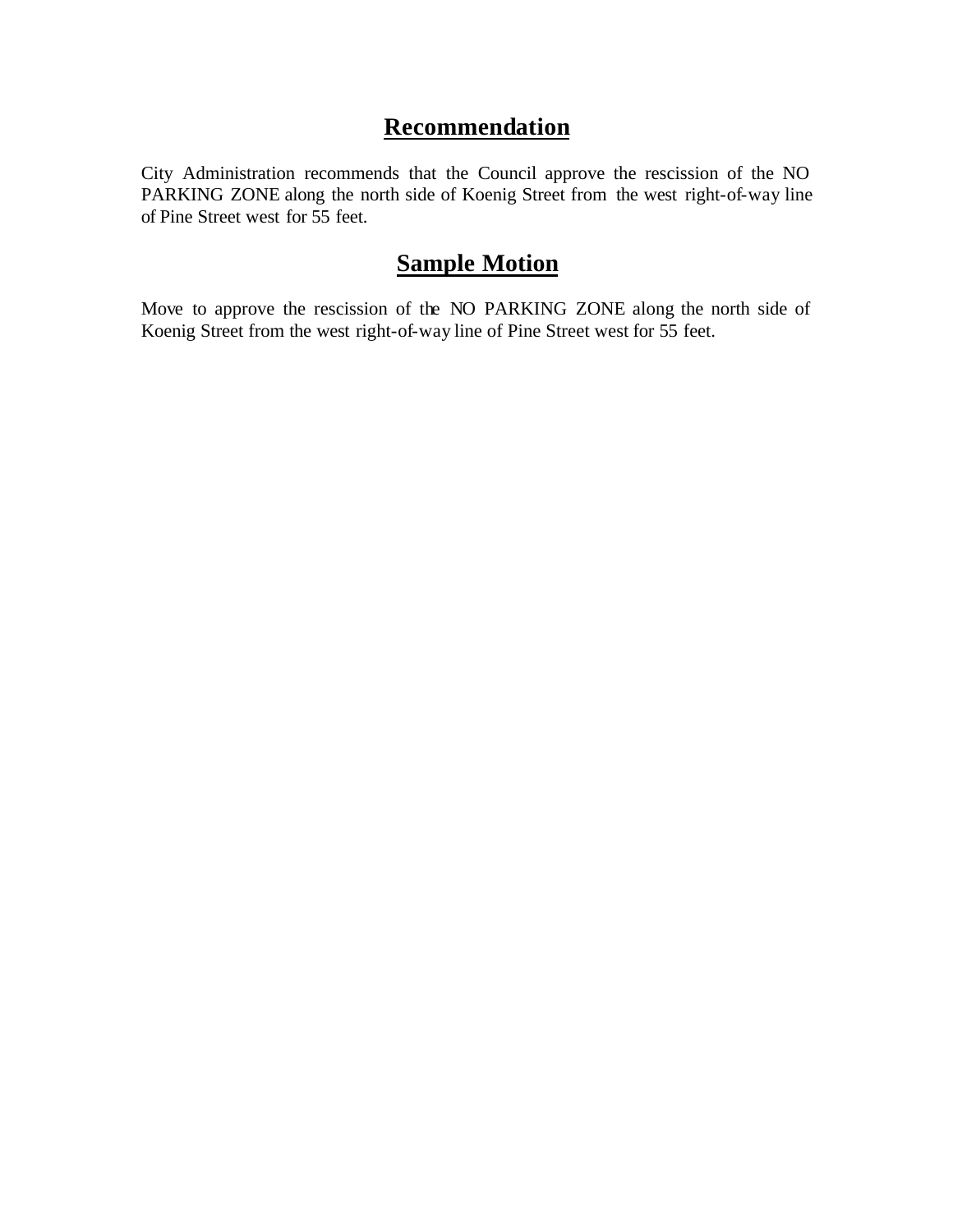